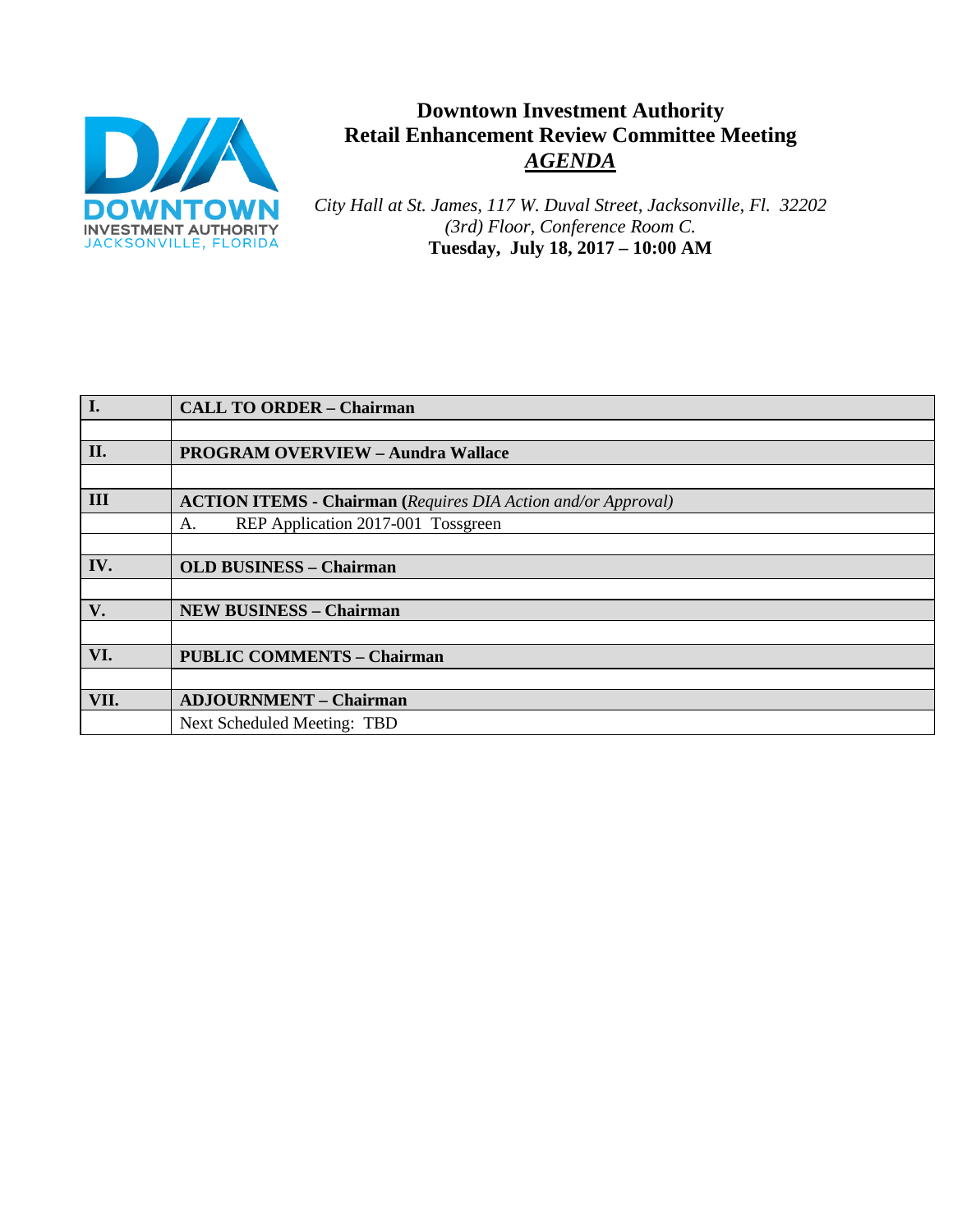

**Downtown Investment Authority Retail Enhancement Program Committee City Hall at St. James 117 West Duval St., 3rd Floor, Conf Rm C**  *Tuesday, July 18, 2017 – 10:00 a.m.*

# *REP Committee Minutes*

| <b>Board Members Present:</b>     | Jim Bailey, DIA Chair and Board Member Craig<br>Gibbs |
|-----------------------------------|-------------------------------------------------------|
| <b>DIA Staff Present:</b>         | Jim Klement, Tom Daly and Karen Underwood-<br>Eiland  |
| <b>Office of General Counsel:</b> | Not Present                                           |
| <b>Office of the Mayor:</b>       | <b>None</b>                                           |
| <b>Next meeting:</b>              | TBD                                                   |

# **I. Call to Order – Board Member**

A quorum was confirmed and DIA Chairman Bailey called the review committee meeting to order at approximately 10:05 a.m.

### **II. Action Items**

# **A. REP APPLICATION 2017-001: Tossgreen**

Jim Klement provided an overview of application REP 2016-001, Tossgreen, Manali Patel, President & CEO, located at 76 S. Laura Street, #101, Jacksonville, FL. 32202.

REP Application 2017-001 specifics are identified below:

| <b>Project asks and Amount</b> | Amount Requested: \$31,459.77 |
|--------------------------------|-------------------------------|
| <b>Total Project Costs:</b>    | \$297,834.77                  |
| <b>Applicant Equity:</b>       | \$232,375                     |

A handout of the Staff Report, Evaluation Criteria and Application were provided in the meeting packet. The owners have two (2) existing locations. One is located in the Southside area in Tinsel Town and the one is located in the St. Johns Towne Center.

Mr. and Mrs. Patel, Owners were present and shared information regarding the Application REP 2017-001.

The Board made relative comments regarding the Application REP 2017-001.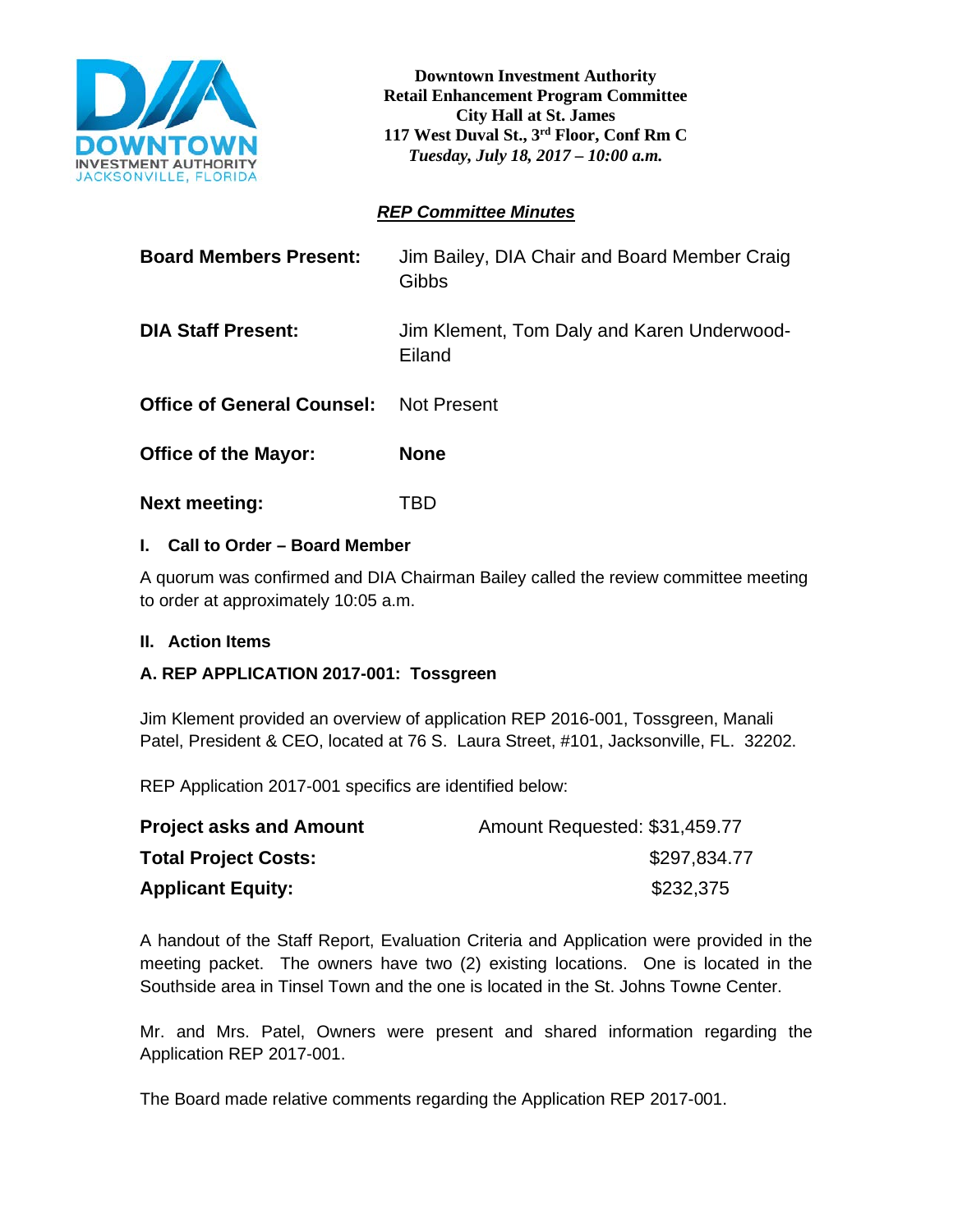Chairman Bailey stated that some of value of this grant goes to signage and furniture not kept when they move out.

Chairman Bailey asked the owners if they were following the food truck issue that is going on downtown. Mr. and Mrs. Patel responded yes, and they take the food trucks positively.

Chairman Bailey commented that the marketing part is important to make sure that the word was getting out to everyone.

Tom Daly noted that he was not included on the scoring process. He provided five (5) more points for applicant equity.

Chairman Bailey referenced the lease agreement and asked the applicants what was their timeline. Mr. Patel stated that he would like to open as soon as possible.

Chairman Bailey stated if the applicants didn't have the experience they have, he would question if it was too early. Because of their knowledge, they can survive and make it work.

Tom Daly mentioned with the JU Campus opening, the students will stop in for a quick healthy meal. Mr. Patel stated the hours of operation will be from 7:00 a.m. to 5:00 p.m. They may stay open an hour later for events.

Jim Klement stated that the applicants began the process about 30-45 days ago.

Chairman Bailey encouraged the applicants to communicate with staff for a smooth process.

**A MOTION WAS MADE BY BOARD MEMBER BAILEY AND SECONDED BY BOARD MEMBER GIBBS APPROVING REP APPLICATION 2017-001 TOSSGREEN, 76 S. Laura Street, #101, FORGIVABLE LOAN IN THE AMOUNT OF \$31,459.77 SUBJECT TO CONDITIONS AS NOTED IN STAFF REPORT.** 

# **THE MOTION PASSED UNANIMOUSLY 2-0-0.**

The application will move forward to the Downtown Investment Authority (DIA) for final approval on Wednesday, August 23, 2017 at 2:00 p.m.

A discussion was ensued regarding an extra 10 points. Chairman Bailey advised moving the item up and the regular meeting.